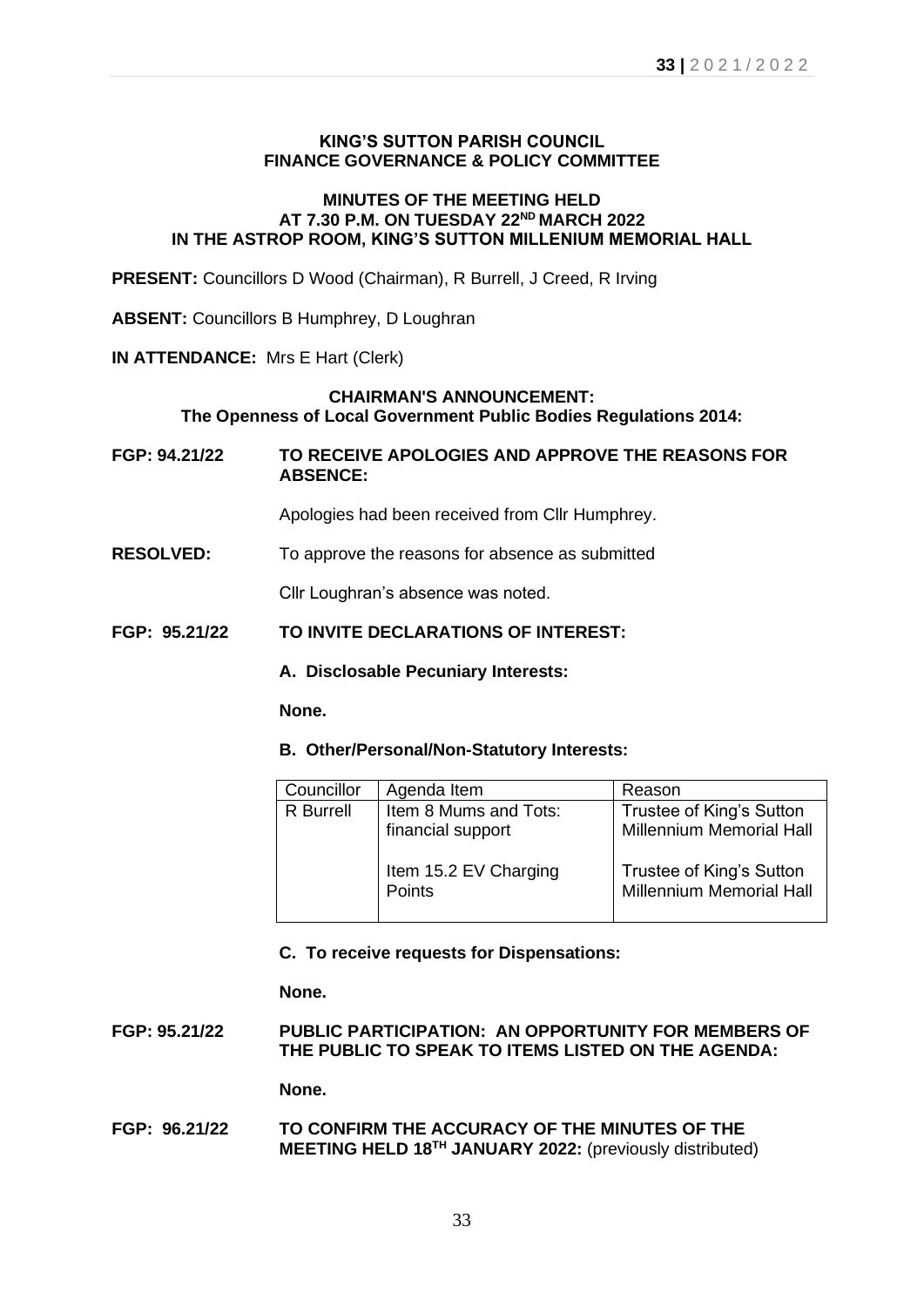**RESOLVED:** To approve the Minutes of the Meeting held 18<sup>th</sup> January 2022, noting a numbering correction to the previously issued Draft Minutes.

# **FGP: 97.21/22 RFO REPORT**

#### **Matters Arising:**

Minute FGP: 85.21/22 A

A hospitality item will be ordered this week.

Minute FGP: 85.21/22 C

The reserves document has been updated.

Minute FGP: 87.21/22 Traffic Calming

The outcome of the panel for the Highways Improvement Project is awaited.

A meeting with a lighting contractor has been arranged for 29th March.

Highways has been contacted regarding the feasibility of a new VAS.

Minute FGP: 89.21/22 CCTV

The Memorandum of Understanding was amended at the March Meeting following feedback from the KSMMH Trustees/Committee.

The CCTV policy was approved and will be uploaded to the website.

Minute FGP: 92.21/22 Grant Applications

All recommendations were approved by the Parish Council.

The Tennis Club has advised that planning permission for the project has been granted. A request was received regarding the Parish Council handling transactions on their behalf as the Parish Council can reclaim VAT in certain circumstances; they have been advised that this is not permissible.

A request from the Preschool to vary the condition of the grant was approved at the March PC Meeting.

**FGP: 98.21/22 INTERNAL CONTROLS 2021: A. To review the Receipts and Payments Account to 22nd March 2022**

The report to 22nd March was **noted.**

The RFO highlighted:

- A VAT claim of £ 4,137.99 had been received
- A payment of £361.73 which appeared to be from WNC for grass cutting (£710.18 expected) had been queried.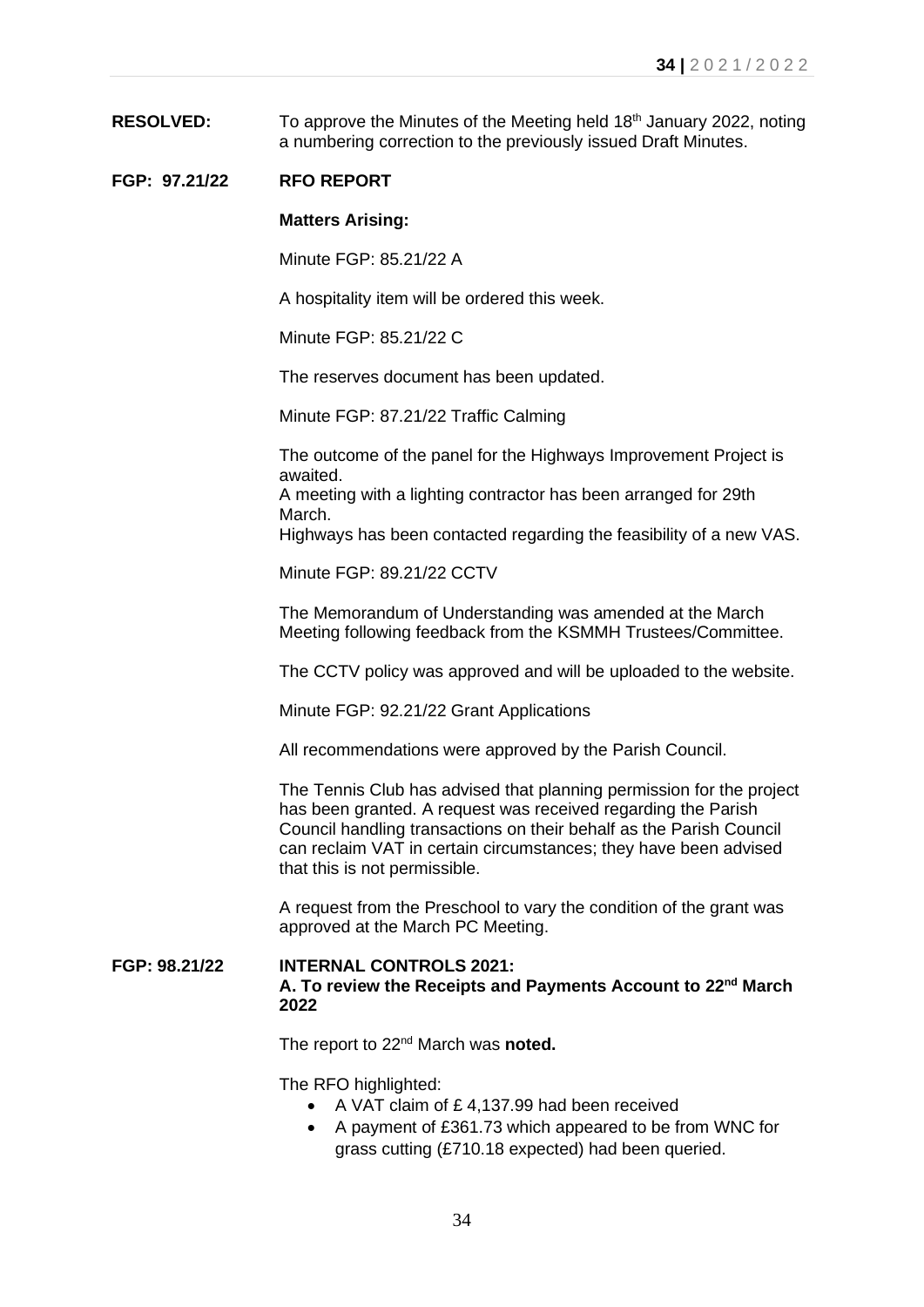- The payments total would be unchanged to 31<sup>st</sup> March so represented a year end figure whilst March receipts (cemetery internments) were expected.
- The high cost of lighting repairs versus budget due to electrical testing and emergency repairs

### **B. To receive the report of the Internal Control Councillor for Q4**

The circulated report regarding Q4 was **noted** and thanks made to Cllr Field for his efforts**.**

### **C. To review reserves and consider any virements**

**Noted** that grants pledged but not yet distributed had been noted on the reserves document. **Noted** that the £10,000 New Homes Grant needed to be included in the designated reserves.

**Noted** that the Clerk would update the document accordingly ready for final review with the end of year accounts.

# **FGP: 99.21/22 TO NOTE CORRESPONDENCE FROM THE INTERNAL AUDITOR**

**Noted.** 

### **FGP: 100.21/22 TO CONSIDER TRANSFERRING BUDGETARY SUPPORT FROM THE YOUTH CLUB TO THE MUMS AND TOTS GROUP**

**Noted** that the Mums and Tots Group provides an excellent social support service and that providing financial assistance would allow income from those attending to be put towards craft and toy supplies to further enhance the service offered.

**RESOLVED:** To recommend that the PC pays for the rent of the hall for the Mums and Tots Group, noting that the group meets 39 times per year at a current room hire cost of £21.75 per session.

# **FGP: 101.21/22 TRAFFIC CALMING: TO RECEIVE UPDATE REGARDING PROPOSED ASTROP ROAD MEASURES**

The update in the RFO's report was **noted;** no further update.

### **FGP: 102.21/22 COMMUNICATIONS WORKING GROUP: TO RECEIVE UPDATE REGARDING THE WEBSITE**

**Noted** that a further meeting had taken place to discuss progress and the new website providers had been asked for an update. The content from the existing website was due to be transferred across to the new domain under a new template to provide a start point for review by the group.

**Noted** that it was very important to ensure that the responsibilities for ongoing updates to the website were clearly defined; the Clerk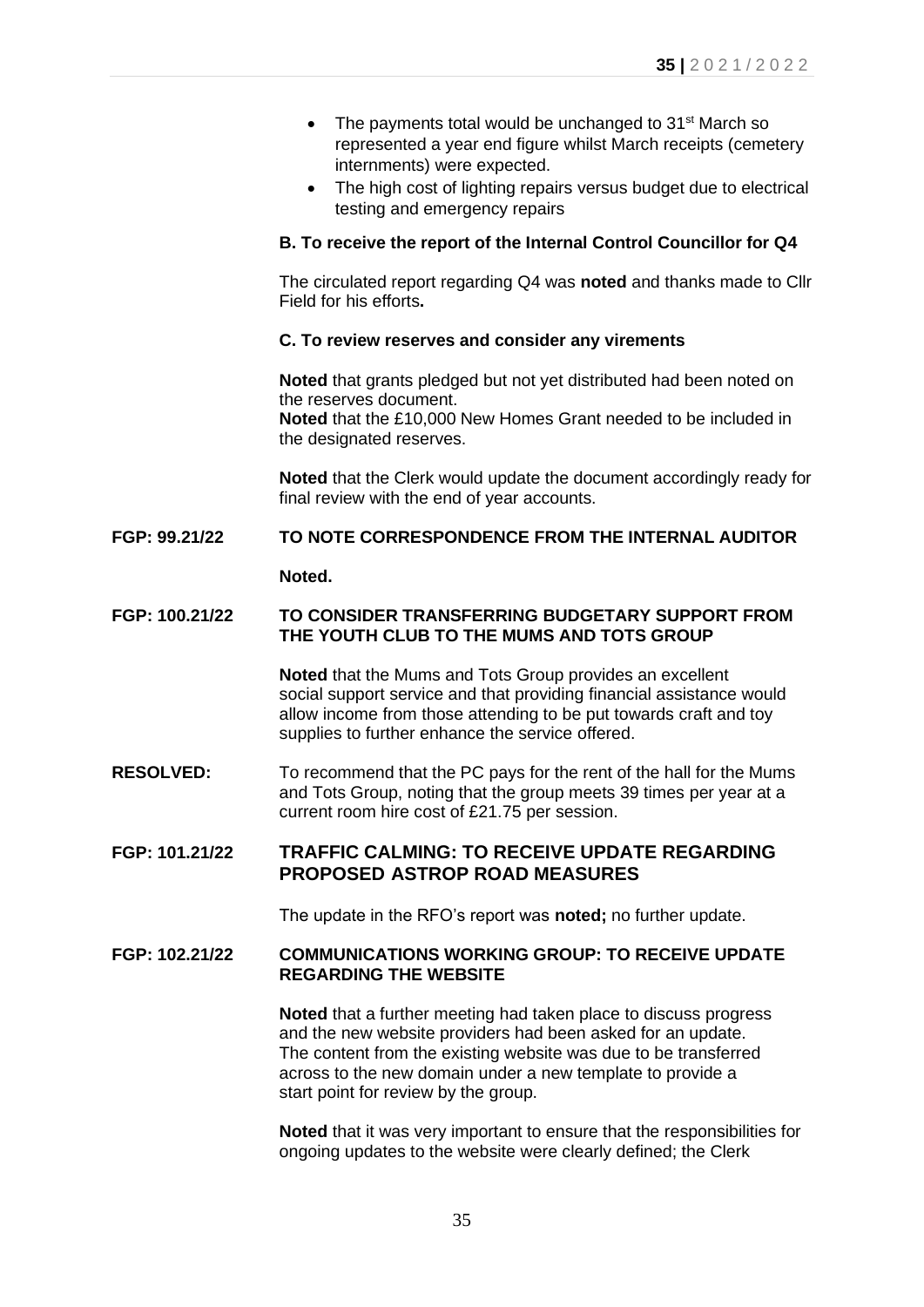confirmed that the group would be addressing this as part of the Terms of Reference for the project.

# **FGP: 103.21/22 TO CONSIDER A GRANT APPLICATION FROM ABILITY (NORTHANTS) CIC**

**RESOLVED:** To recommend awarding a one-off grant of £1000 recognising the impact that the Covid-19 pandemic had had on the ability of the organisation to raise funds. and noting that the service is used by the residents of King's Sutton

# **FGP: 104.21/22 LIBRARY IN THE BUS SHELTER: TO CONSIDER A PROPOSAL TO IMPROVE THE AMENITY**

**Noted** that the Parish Council had previously resolved to explore ways of improving the amenity which was well kept and an asset to the community and that discussions had taken place with the resident who maintains it.

A proposal (including a quotation) to install bookshelves and a wooden framed perspex screen was discussed; whilst it was felt that it was important to protect the books from inclement weather, concerns regarding accessibility, anti-social behaviour and Health and Safety implications were expressed.

- **RESOLVED:** To add the proposal to the Agenda of the April Parish Council Meeting for wider discussion. **Action**: the Clerk
- **FGP: 105.21/22 TO CONSIDER A PROPOSAL TO PROVIDE PROTECTION AGAINST FLY TIPPING**

Item **deferred.**

### **FGP: 106.21/22 LIGHTING: A. Update regarding damaged post on Sandringham Road**

**Noted** that Cllr Field had contacted Amazon to facilitate a claim for emergency repair to make safe and lantern replacement to be submitted.

## **B. To consider options for ongoing provision for lamp maintenance**

**Noted** that SPARKX had previously provided a cheaper quote for ongoing repairs than the recent price increase advised by Forde and McHugh and that SPARKX had been approached to refresh the quote with a view to using their services.

## **C. To consider proposal regarding LED upgrading**

**Noted** that upgrading all lamps to LED would involve a substantial outlay and that a detailed proposal needed to be formulated, taking